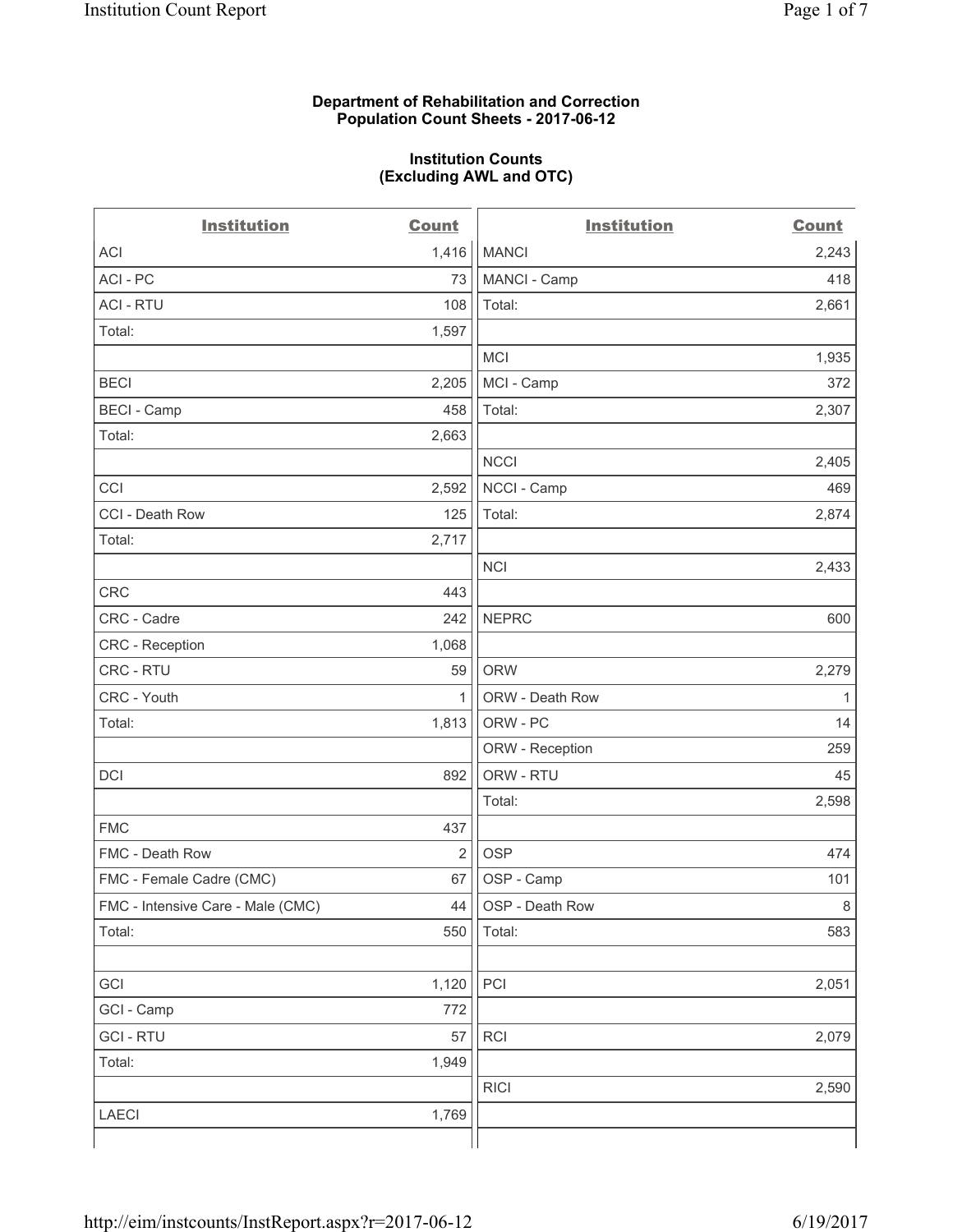|                          |       | SCI              |                          | 2,057  |
|--------------------------|-------|------------------|--------------------------|--------|
| LECI                     | 2,106 |                  |                          |        |
| LECI - Camp              | 186   | SOCF             |                          | 1,233  |
| Total:                   | 2,292 | SOCF - RTU       |                          | 49     |
|                          |       | Total:           |                          | 1,282  |
| LOCI                     | 2,247 |                  |                          |        |
|                          |       | <b>TCI</b>       |                          | 1,074  |
| LORCI                    | 254   | TCI - Camp       |                          | 436    |
| LORCI - Cadre            | 171   | Total:           |                          | 1,510  |
| <b>LORCI - Reception</b> | 1,040 |                  |                          |        |
| Total:                   | 1,465 | <b>TOCI</b>      |                          | 869    |
|                          |       | <b>TOCI - PC</b> |                          | 101    |
| <b>MACI</b>              | 1,127 | Total:           |                          | 970    |
| MACI - Minimum           | 1,290 |                  |                          |        |
| Total:                   | 2,417 | <b>WCI</b>       |                          | 1,152  |
|                          |       | <b>WCI-RTU</b>   |                          | 91     |
|                          |       | Total:           |                          | 1,243  |
|                          |       |                  | <b>Total Population:</b> | 50,209 |

\* The Total Population includes 30 Offenders with Reason Codes 30 & 31. \*\* The Total Population includes 40 Offenders with Reason Code 0A.

## **Male Population by Security Level (Include AWL and Exclude OTC)**

| $\mathbf{v}$<br><b>Security Level</b> | <b>Body</b> | $\mathbf{r}$<br><b>AWL</b> | $(-OTC)$       | <b>Total</b> |
|---------------------------------------|-------------|----------------------------|----------------|--------------|
| Total Level 5                         | 76          | $\overline{2}$             | $\overline{2}$ | 76           |
| Total Level 4                         | 2,054       | 29                         | 23             | 2,060        |
| Total Level 3                         | 11,746      | 134                        | 100            | 11,780       |
| Total Level 2                         | 16,116      | 238                        | 165            | 16,189       |
| Total Level 1                         | 15,829      | 175                        | 83             | 15,921       |
| <b>Total Death Row</b>                | 136         | $\overline{2}$             | <sup>0</sup>   | 138          |
| <b>Total Male</b>                     | 45,957      | 580                        | 373            | 46,164       |

### **Female Population by Institution (Include AWL and Exclude OTC)**

| <b>Institution</b>       | <b>Body</b> | <b>AWL</b> | <u>(-OTC)</u> | <b>Total</b> |
|--------------------------|-------------|------------|---------------|--------------|
| <b>DCI</b>               | 892         | 16         | 8             | 900          |
| <b>FMC</b>               | 20          | 2          | 0             | 22           |
| FMC - Female Cadre (CMC) | 67          |            | 0             | 68           |
| <b>NEPRC</b>             | 600         | 14         | 9             | 605          |
| <b>ORW</b>               | 2,278       | 58         | 36            | 2,300        |
|                          |             |            |               |              |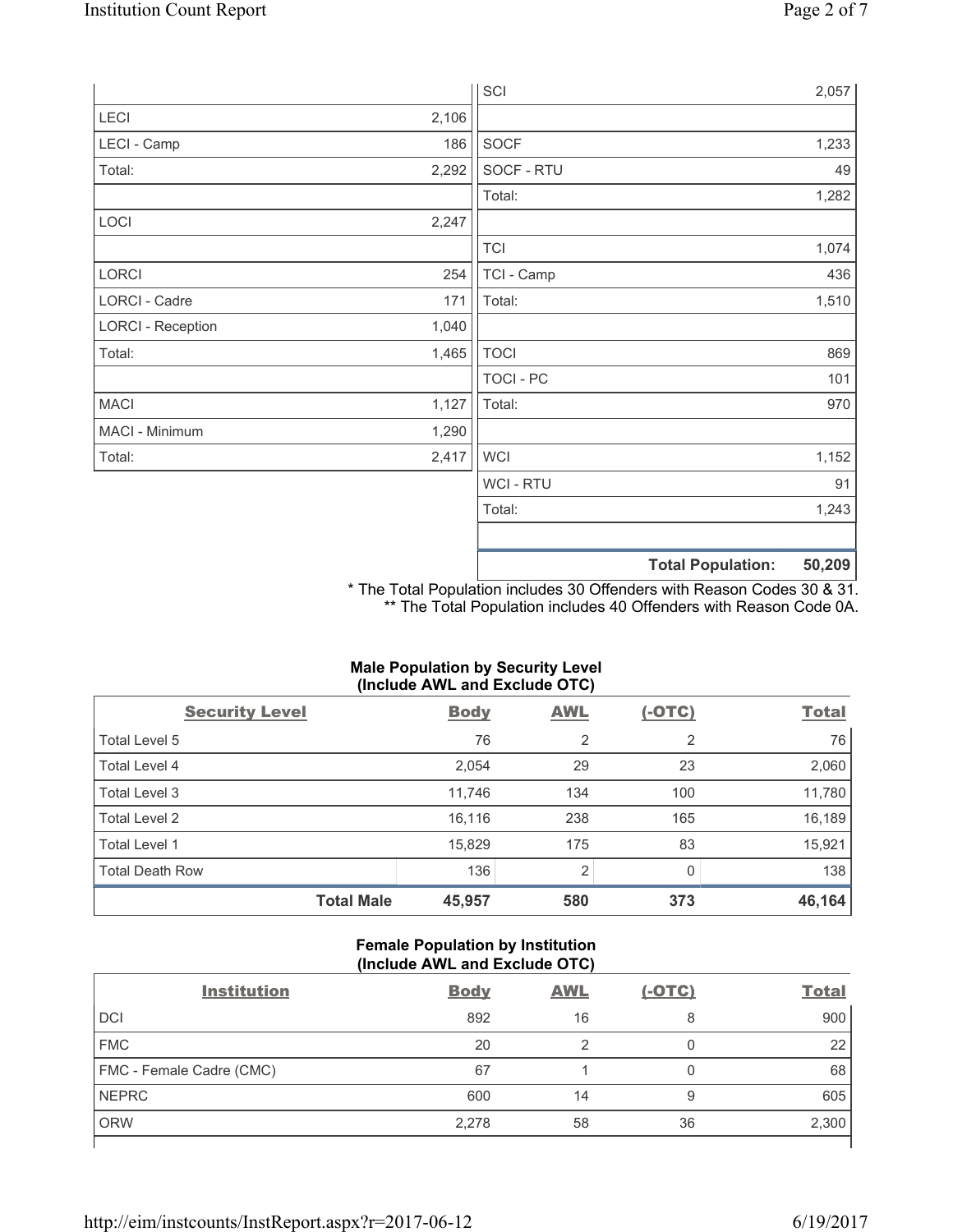| <b>ORW</b> - Death Row |                          |        | 0   |     |        |
|------------------------|--------------------------|--------|-----|-----|--------|
| ORW - PC               |                          | 14     | 0   |     | 14     |
| <b>ORW</b> - Reception |                          | 259    |     |     | 259    |
| l ORW - RTU            |                          | 45     |     |     | 45     |
|                        | <b>Total Female</b>      | 4,176  | 91  | 53  | 4,214  |
|                        |                          |        |     |     |        |
|                        | <b>Total Population:</b> | 50,133 | 671 | 426 | 50,378 |

## **Male Population by Institution: Security Level 5 (Include AWL and Exclude OTC)**

|              | <b>Institution</b>   | <b>Body</b> | <b>AWL</b>     | $(-OTC)$ | <b>Total</b> |
|--------------|----------------------|-------------|----------------|----------|--------------|
| <b>LECI</b>  |                      |             | 0              |          |              |
| <b>MACI</b>  |                      |             | 0              |          |              |
| <b>MANCI</b> |                      |             | 0              |          |              |
| <b>OSP</b>   |                      | 58          | $\overline{2}$ | ⌒        | 58           |
| <b>SOCF</b>  |                      | 10          | $\mathbf{0}$   |          | 10           |
| SOCF - RTU   |                      | 4           | 0              |          | 4            |
| <b>TOCI</b>  |                      |             | Ω              |          |              |
|              | <b>Total Level 5</b> | 76          |                |          | 76           |

# **Male Population by Institution: Security Level 4 (Include AWL and Exclude OTC)**

| <b>Institution</b>       | <b>Body</b>    | <b>AWL</b>       | $(-OTC)$       | <b>Total</b>     |
|--------------------------|----------------|------------------|----------------|------------------|
| ACI                      | 9              | 1                | 1              | $\boldsymbol{9}$ |
| CCI                      | 1              | $\mathbf 0$      | $\mathbf 0$    | 1                |
| ${\sf CRC}$              | 19             | $\mathbf 0$      | $\mathsf 0$    | 19               |
| CRC - Reception          | $\overline{2}$ | 1                | 1              | $\sqrt{2}$       |
| <b>FMC</b>               | 1              | $\mathbf 0$      | 0              | 1                |
| GCI                      | $\overline{2}$ | $\mathbf 0$      | 0              | $\sqrt{2}$       |
| LECI                     | 16             | $\mathbf 0$      | $\mathbf 0$    | 16               |
| LOCI                     | $\sqrt{3}$     | $\mathbf 0$      | $\mathsf 0$    | $\sqrt{3}$       |
| LORCI                    | 14             | $\mathbf 0$      | $\mathsf 0$    | 14               |
| <b>LORCI - Cadre</b>     | 1              | $\mathbf 0$      | $\mathbf 0$    | 1                |
| <b>LORCI - Reception</b> | $\overline{7}$ | $\mathbf 0$      | $\mathbf 0$    | $\overline{7}$   |
| <b>MACI</b>              | 34             | $\overline{2}$   |                | 35               |
| <b>MANCI</b>             | 34             | 1                | 1              | 34               |
| <b>MCI</b>               | 1              | $\mathbf 0$      | $\mathsf 0$    | 1                |
| <b>NCCI</b>              | 4              | $\mathbf 0$      | 0              | $\overline{4}$   |
| <b>OSP</b>               | 403            | $\overline{2}$   | $\overline{2}$ | 403              |
| RCI                      | 14             | $\boldsymbol{0}$ | 0              | 14               |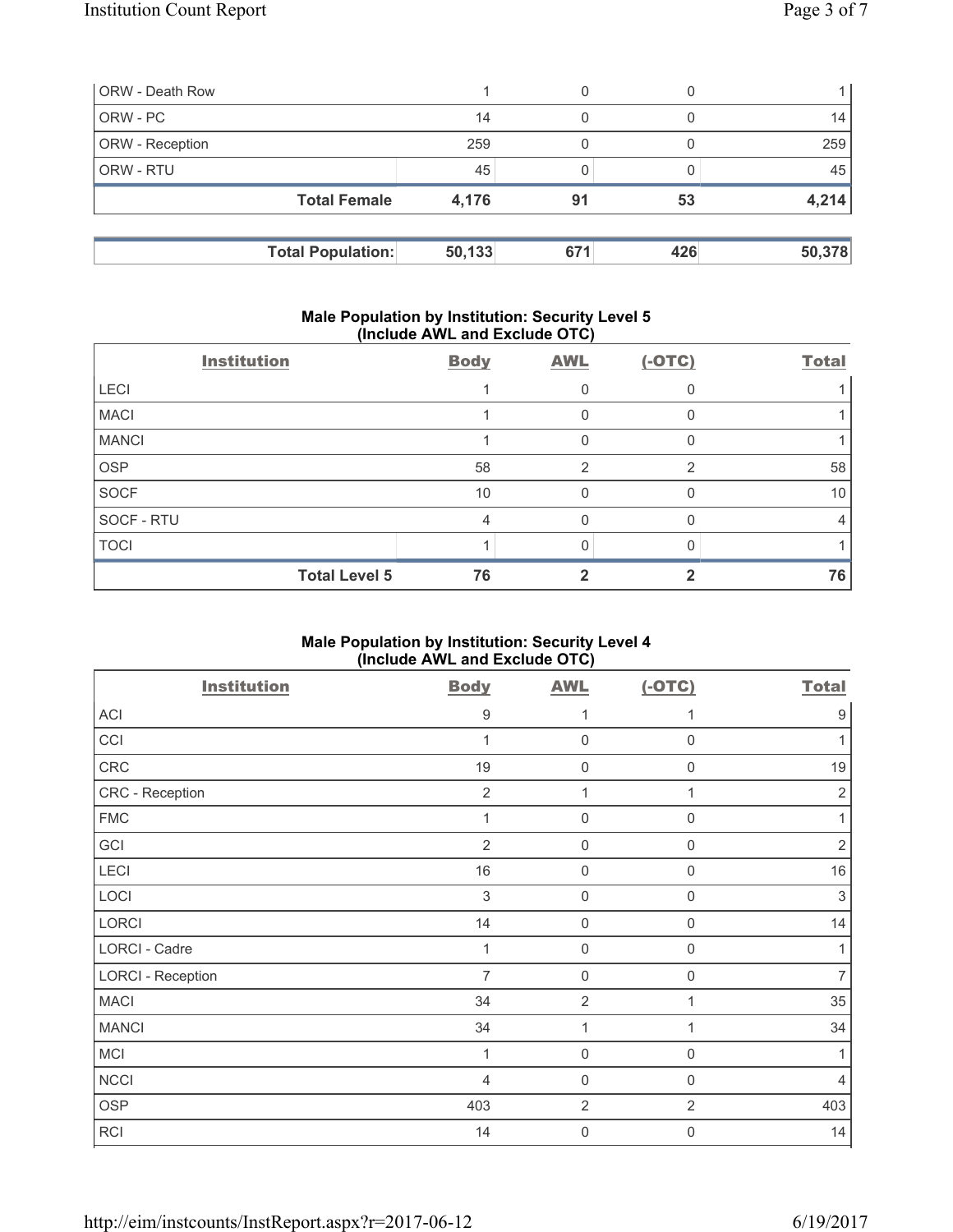| <b>RICI</b>      |                      | 8     |    |    | 8     |
|------------------|----------------------|-------|----|----|-------|
| SOCF             |                      | 1,218 | 18 | 14 | 1,222 |
| SOCF - RTU       |                      | 44    | 0  |    | 44    |
| <b>TCI</b>       |                      | 3     | 0  |    | 3     |
| <b>TOCI</b>      |                      | 182   | 4  | 3  | 183   |
| <b>TOCI - PC</b> |                      | 19    |    |    | 19    |
| <b>WCI</b>       |                      | 14    |    |    | 14    |
| WCI - RTU        |                      |       |    |    |       |
|                  | <b>Total Level 4</b> | 2,054 | 29 | 23 | 2,060 |

## **Male Population by Institution: Security Level 3 (Include AWL and Exclude OTC)**

| <b>Institution</b>                | <b>Body</b>               | <b>AWL</b>          | $(-OTC)$            | <b>Total</b>              |
|-----------------------------------|---------------------------|---------------------|---------------------|---------------------------|
| <b>ACI</b>                        | 17                        | $\mathsf{O}\xspace$ | $\mathbf 0$         | 17                        |
| ACI - PC                          | $\ensuremath{\mathsf{3}}$ | $\mathsf{O}\xspace$ | $\mathbf 0$         | $\ensuremath{\mathsf{3}}$ |
| <b>BECI</b>                       | $\mathbf{1}$              | $\mathsf{O}\xspace$ | $\mathsf{O}\xspace$ | $\mathbf{1}$              |
| CCI                               | $\mathbf{1}$              | $\mathsf{O}\xspace$ | $\mathsf 0$         | $\mathbf{1}$              |
| CRC                               | 81                        | $\sqrt{3}$          | $\mathsf 3$         | 81                        |
| CRC - Cadre                       | 134                       | $\mathsf{O}\xspace$ | $\mathsf{O}\xspace$ | 134                       |
| CRC - Reception                   | 743                       | 10                  | $6\,$               | 747                       |
| CRC - RTU                         | 55                        | $\mathsf{O}\xspace$ | $\mathsf{O}\xspace$ | 55                        |
| CRC - Youth                       | $\mathsf{O}\xspace$       | $\mathbf{1}$        | $\mathbf{1}$        | $\mathbf 0$               |
| <b>FMC</b>                        | 6                         | $\mathsf{O}\xspace$ | $\mathbf 0$         | $\,6$                     |
| FMC - Intensive Care - Male (CMC) | $\mathfrak{S}$            | $\mathbf 0$         | $\mathsf 0$         | $\mathfrak{S}$            |
| GCI                               | $\mathbf{1}$              | $\mathsf{O}\xspace$ | $\mathsf 0$         | $\mathbf{1}$              |
| <b>LAECI</b>                      | 11                        | $\mathbf 0$         | $\mathsf 0$         | 11                        |
| LECI                              | 2,072                     | 12                  | 10                  | 2,074                     |
| LOCI                              | $\overline{2}$            | $\mathbf 0$         | $\mathbf 0$         | $\overline{2}$            |
| <b>LORCI</b>                      | 38                        | 28                  | 26                  | 40                        |
| <b>LORCI - Cadre</b>              | 104                       | $\mathbf{1}$        | $\mathsf{O}\xspace$ | 105                       |
| <b>LORCI - Reception</b>          | 424                       | $\mathsf 0$         | $\mathsf 0$         | 424                       |
| <b>MACI</b>                       | 1,038                     | $\overline{7}$      | $\mathsf 3$         | 1,042                     |
| <b>MANCI</b>                      | 2,188                     | 26                  | 18                  | 2,196                     |
| <b>NCCI</b>                       | $\sqrt{5}$                | $\mathbf{1}$        | $\mathbf{1}$        | $\sqrt{5}$                |
| <b>NCI</b>                        | $\mathbf{1}$              | $\mathsf{O}\xspace$ | $\mathsf 0$         | $\mathbf{1}$              |
| <b>OSP</b>                        | 11                        | $\mathsf{O}\xspace$ | $\mathsf 0$         | 11                        |
| OSP - Camp                        | $\mathbf{1}$              | $\mathsf{O}\xspace$ | $\mathbf 0$         | $\mathbf{1}$              |
| PCI                               | 32                        | $\sqrt{3}$          | $\mathbf 0$         | 35                        |
| RCI                               | 1,893                     | 18                  | 14                  | 1,897                     |
| <b>RICI</b>                       | $\overline{4}$            | $\mathsf{O}\xspace$ | $\mathsf 0$         | $\overline{4}$            |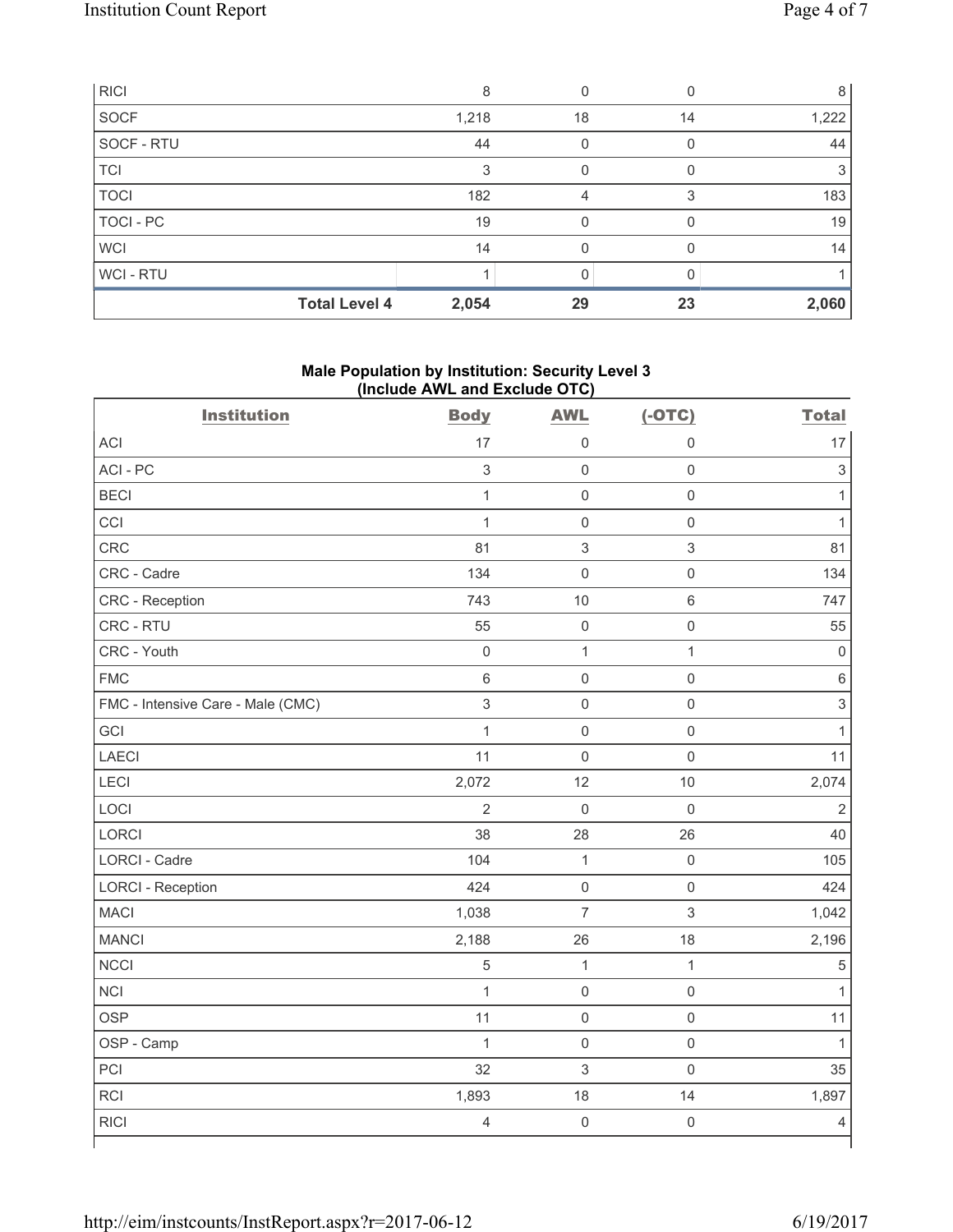| SCI                  | 6      | 0            |              | 6      |
|----------------------|--------|--------------|--------------|--------|
| <b>SOCF</b>          | 3      | 0            |              | 3      |
| SOCF - RTU           |        | 0            | 0            |        |
| <b>TCI</b>           | 1,019  | 12           | 11           | 1,020  |
| TCI - Camp           |        | $\mathbf{0}$ | <sup>0</sup> |        |
| <b>TOCI</b>          | 552    | 3            |              | 554    |
| TOCI - PC            | 81     | 0            | 0            | 81     |
| <b>WCI</b>           | 1,125  | 9            | 6            | 1,128  |
| <b>WCI-RTU</b>       | 89     | $\Omega$     |              | 89     |
| <b>Total Level 3</b> | 11,746 | 134          | 100          | 11,780 |

## **Male Population by Institution: Security Level 2 (Include AWL and Exclude OTC)**

| <b>Institution</b>                | <b>Body</b>    | <b>AWL</b>          | $(-OTC)$            | <b>Total</b>              |
|-----------------------------------|----------------|---------------------|---------------------|---------------------------|
| <b>ACI</b>                        | 700            | $\overline{7}$      | $\,$ 3 $\,$         | 704                       |
| ACI-PC                            | 67             | $\mathsf 0$         | $\mathsf{O}\xspace$ | 67                        |
| <b>ACI - RTU</b>                  | 72             | $\mathbf 0$         | $\mathsf{O}\xspace$ | 72                        |
| <b>BECI</b>                       | 1,413          | 21                  | 13                  | 1,421                     |
| CCI                               | 1,873          | 18                  | 10                  | 1,881                     |
| <b>CRC</b>                        | 171            | 6                   | $\overline{4}$      | 173                       |
| CRC - Cadre                       | 108            | $\mathsf{O}\xspace$ | $\mathsf{O}\xspace$ | 108                       |
| CRC - Reception                   | 209            | 8                   | $\overline{7}$      | 210                       |
| CRC - RTU                         | $\,$ 3 $\,$    | $\mathsf{O}\xspace$ | $\mathsf{O}\xspace$ | $\ensuremath{\mathsf{3}}$ |
| CRC - Youth                       | $\mathbf{1}$   | $\mathsf 0$         | $\mathsf{O}\xspace$ | $\mathbf{1}$              |
| <b>FMC</b>                        | $\overline{9}$ | $\overline{2}$      | $\mathsf{O}\xspace$ | 11                        |
| FMC - Intensive Care - Male (CMC) | 17             | $\mathsf 0$         | $\mathsf{O}\xspace$ | 17                        |
| GCI                               | 570            | 4                   | $\overline{2}$      | 572                       |
| <b>GCI-RTU</b>                    | 42             | $\mathbf 0$         | $\mathsf 0$         | 42                        |
| <b>LAECI</b>                      | 1,075          | 22                  | 21                  | 1,076                     |
| LECI                              | 8              | $\mathsf{O}\xspace$ | $\mathsf{O}\xspace$ | 8                         |
| LECI - Camp                       | $\mathbf{1}$   | $\mathbf 0$         | $\mathsf{O}\xspace$ | $\mathbf{1}$              |
| LOCI                              | 1,243          | 13                  | $\mathsf g$         | 1,247                     |
| LORCI                             | 141            | 26                  | 25                  | 142                       |
| <b>LORCI - Cadre</b>              | 49             | $\mathsf{O}\xspace$ | $\mathsf 0$         | 49                        |
| <b>LORCI - Reception</b>          | 378            | $\mathsf{O}\xspace$ | $\mathsf{O}\xspace$ | 378                       |
| <b>MACI</b>                       | 54             | $\mathsf{O}\xspace$ | $\mathsf{O}\xspace$ | 54                        |
| <b>MANCI</b>                      | $\overline{4}$ | $\mathsf{O}\xspace$ | $\mathsf{O}\xspace$ | $\overline{4}$            |
| MCI                               | 1,494          | 17                  | $\overline{7}$      | 1,504                     |
| MCI - Camp                        | $\mathbf{1}$   | $\mathbf 0$         | $\mathbf 0$         | 1                         |
| <b>NCCI</b>                       | 1,416          | 19                  | 14                  | 1,421                     |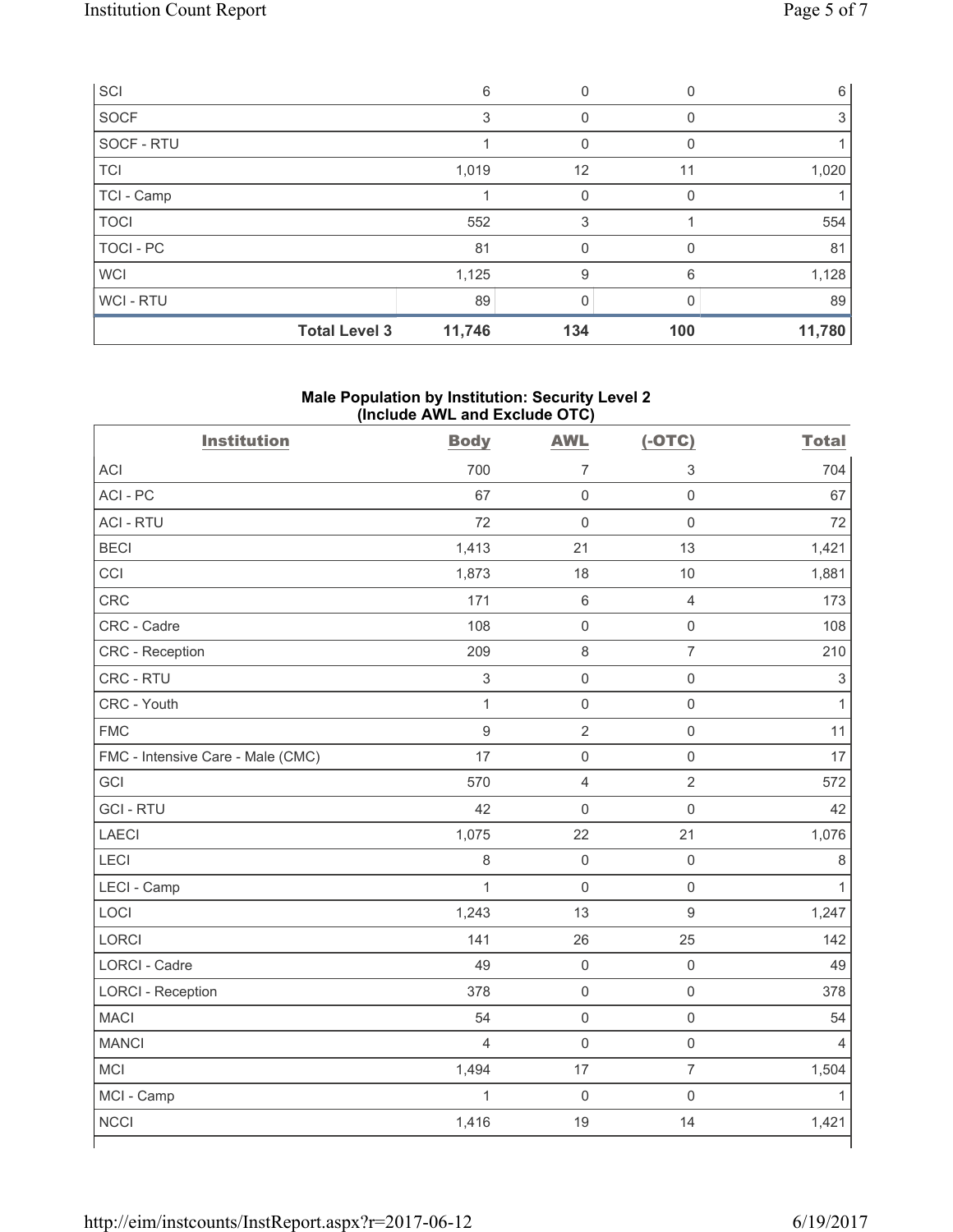| <b>NCI</b>       |                      | 1,683  | 26  | 22       | 1,687  |
|------------------|----------------------|--------|-----|----------|--------|
| PCI              |                      | 704    | 12  | 4        | 712    |
| <b>RCI</b>       |                      | 172    | 0   | 0        | 172    |
| <b>RICI</b>      |                      | 1,488  | 27  | 16       | 1,499  |
| SCI              |                      | 928    | 10  | 8        | 930    |
| SOCF             |                      |        | 0   | $\Omega$ |        |
| <b>TCI</b>       |                      | 7      | 0   | $\Omega$ |        |
| <b>TOCI - PC</b> |                      |        | 0   | $\Omega$ |        |
| <b>WCI</b>       |                      | 12     | 0   | $\Omega$ | 12     |
| WCI-RTU          |                      |        | 0   |          |        |
|                  | <b>Total Level 2</b> | 16,116 | 238 | 165      | 16,189 |

# **Male Population by Institution: Security Level 1 (Include AWL and Exclude OTC)**

| <b>Institution</b>                | <b>Body</b>  | <b>AWL</b>          | $(-OTC)$            | <b>Total</b> |
|-----------------------------------|--------------|---------------------|---------------------|--------------|
| <b>ACI</b>                        | 690          | $\boldsymbol{9}$    | $\sqrt{3}$          | 696          |
| ACI-PC                            | 3            | $\mathbf 0$         | $\mathbf 0$         | $\sqrt{3}$   |
| <b>ACI - RTU</b>                  | 36           | $\mathbf 0$         | $\mathsf 0$         | 36           |
| <b>BECI</b>                       | 791          | 10                  | $\overline{5}$      | 796          |
| <b>BECI - Camp</b>                | 458          | $\mathsf{O}\xspace$ | $\mathbf 0$         | 458          |
| CCI                               | 716          | $\,8\,$             | $\overline{2}$      | 722          |
| CRC                               | 108          | $\overline{2}$      | $\overline{2}$      | 108          |
| CRC - Reception                   | 110          | $\,$ 5 $\,$         | $\sqrt{5}$          | 110          |
| CRC - RTU                         | $\mathbf{1}$ | $\mathsf{O}\xspace$ | $\mathsf 0$         | 1            |
| <b>FMC</b>                        | 399          | $\mathsf g$         | $\mathsf 0$         | 408          |
| FMC - Intensive Care - Male (CMC) | 24           | $\mathsf{O}\xspace$ | $\mathbf 0$         | 24           |
| GCI                               | 547          | 17                  | $\overline{4}$      | 560          |
| GCI - Camp                        | 772          | $\mathsf{O}\xspace$ | $\mathsf{O}\xspace$ | 772          |
| <b>GCI-RTU</b>                    | 15           | 1                   | $\mathsf 0$         | 16           |
| <b>LAECI</b>                      | 683          | 10                  | 10                  | 683          |
| <b>LECI</b>                       | 9            | $\mathbf{1}$        | $\mathsf 0$         | 10           |
| LECI - Camp                       | 185          | $\mathsf 0$         | $\mathsf{O}\xspace$ | 185          |
| LOCI                              | 999          | $\overline{4}$      | $\mathbf{1}$        | 1,002        |
| <b>LORCI</b>                      | 61           | $\,8\,$             | 8                   | 61           |
| LORCI - Cadre                     | 17           | $\mathsf{O}\xspace$ | $\mathsf{O}\xspace$ | 17           |
| <b>LORCI - Reception</b>          | 231          | $\mathsf{O}\xspace$ | $\mathsf 0$         | 231          |
| MACI - Minimum                    | 1,290        | $\,8\,$             | $\sqrt{5}$          | 1,293        |
| <b>MANCI</b>                      | 16           | $\sqrt{5}$          | $\overline{2}$      | 19           |
| MANCI - Camp                      | 418          | $\mathbf{1}$        | $\mathbf 0$         | 419          |
| MCI                               | 440          | $\mathsf g$         | $\mathsf 3$         | 446          |